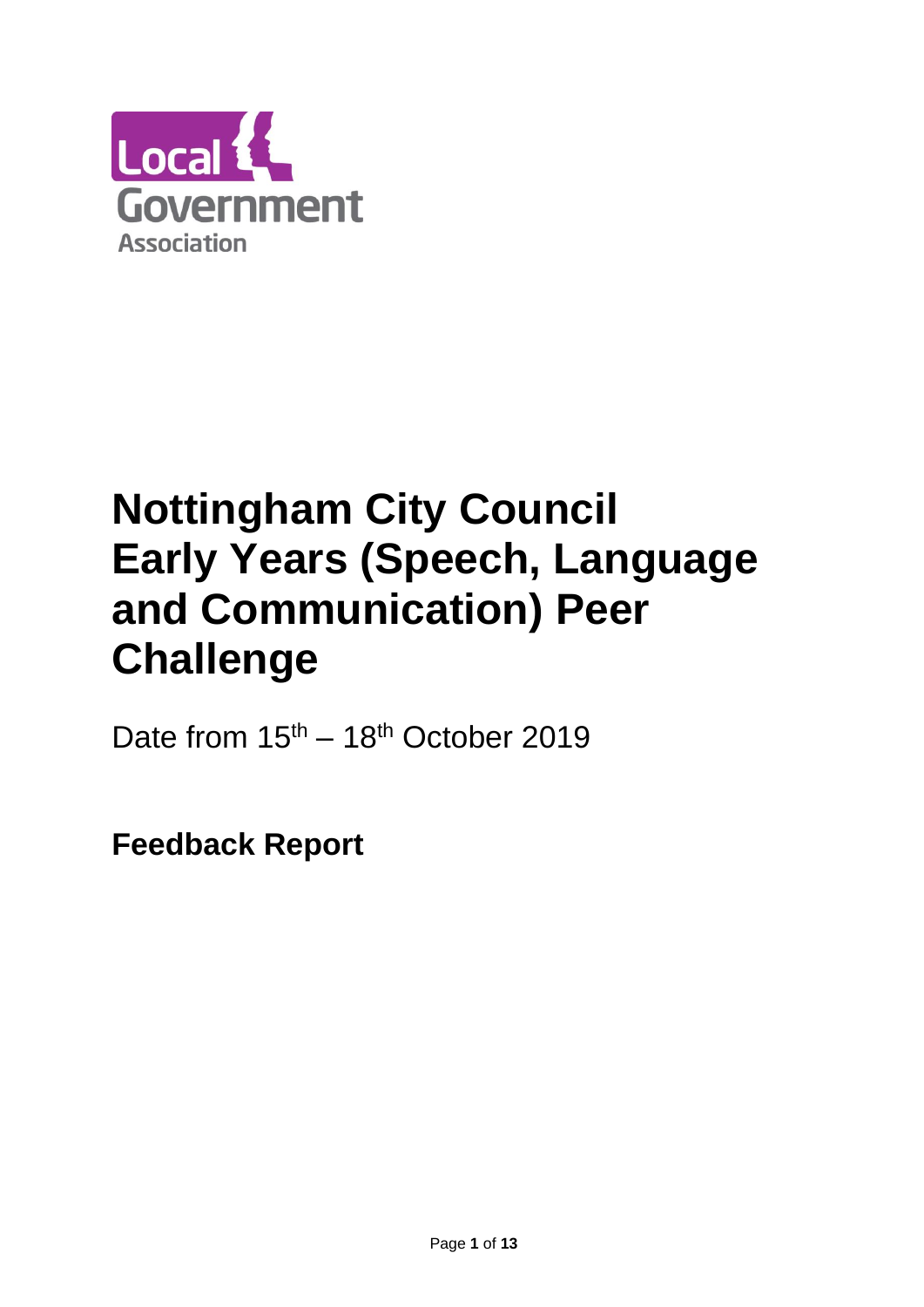## **1. Executive Summary**

Nottingham City Council has a very strong and well informed political leadership and management who are championing the early years agenda for the city. Their recent appointment of a councillor to lead on their Child Friendly Nottingham vision is one example of their commitment to children and families. As a result, they have been highly successful in attracting new initiatives and funding, for example the National Lottery Community Fund, 'A Better Start', Read on Nottingham Literacy Hub and more recently the Early Outcomes Fund. This additional funding has enabled the city to deliver a large number of speech and language focused initiatives.

There is a committed workforce across the Council, partners and the private, voluntary and independent childcare sector. This has enabled the successful delivery of the new programmes over recent years, including the Small Steps Big Changes 'A Better Start' programme in four wards in the city – Aspley, Bulwell, Berridge and Arboretum. The exemplary work within this programme is empowering parents to take on leadership roles and effect further changes for local families.

There is clear evidence of integration across the city, however there are opportunities for providers and commissioners to further develop this work.

The Parents' journey is not always clear for families or professionals to navigate. The city would benefit from a clear pathway for families to travel from maternity services to school.

The leadership acknowledge the need for a city-wide speech, language and communication strategy and recognise that this would provide greater clarity on pathways for families, appropriate referrals to services and more timely interventions.

Given the exceptionally strong political commitment there is a real opportunity for the Council and partners to be more ambitious in their planning and develop a  $0 - 5$ integrated Early Years strategy.

## **2. Key recommendations**

There are a range of suggestions and observations within the main section of the report that will inform some 'quick wins' and practical actions, in addition to the conversations onsite, many of which provided ideas and examples of practice from other organisations. The following are the peer team's key recommendations to the Council:

• **Develop an area wide 0 – 5 Early Years Strategy with a particular focus on speech, language and communication including a shared outcomes framework and data dashboard and a clear offer from children's centres** With so many initiatives it is difficult for partners to understand where their contribution to the system fits. A collaboratively produced, city wide, early years strategy, that is disseminated to the whole workforce, will support the vision of the Council and enable better evaluation and embedding of initiatives that are having a positive impact.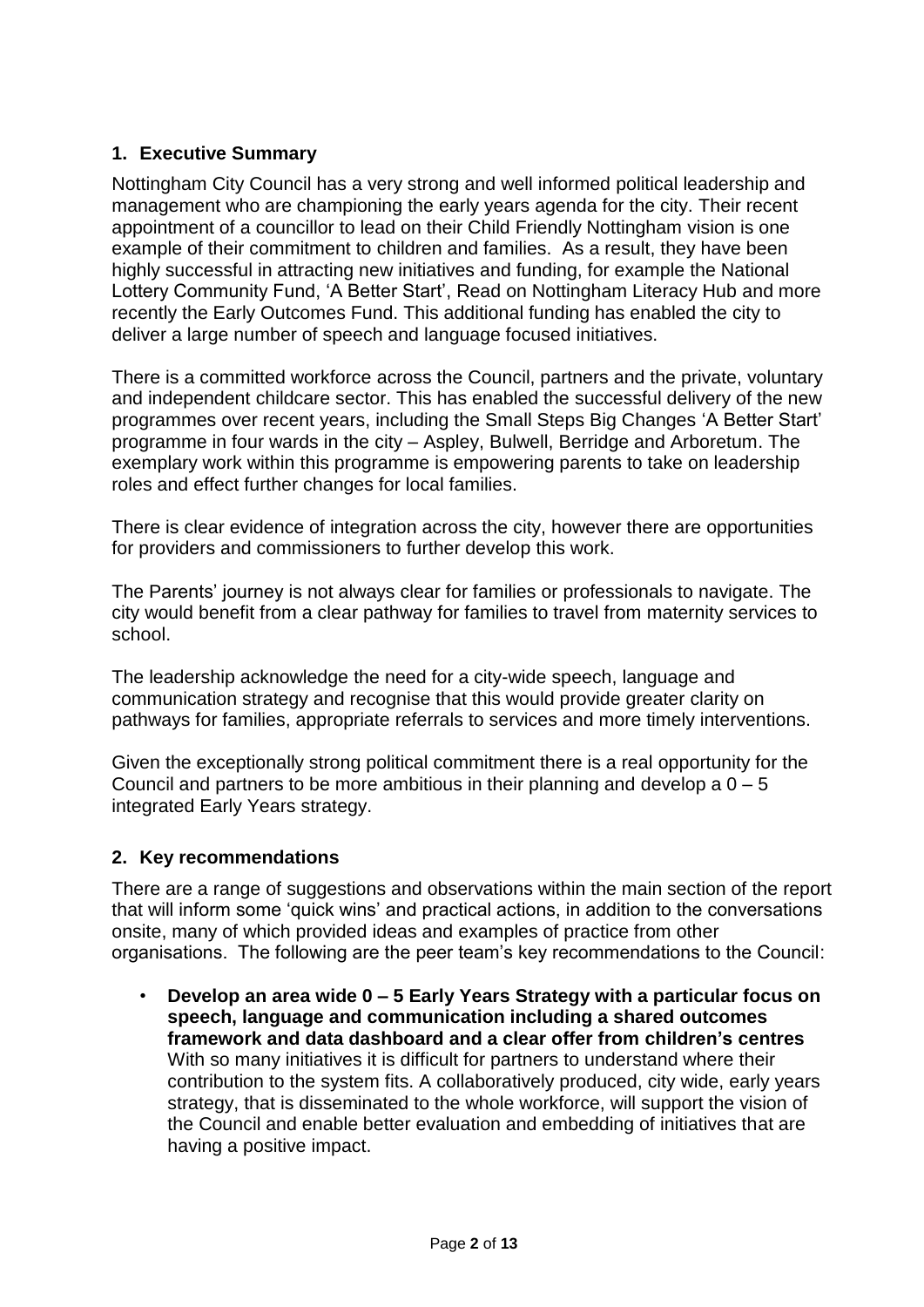• **Co-produce a parenting journey from a child's conception through to school**

This will require co-design and production from the whole Early Year's system including parents. It needs to be linked to an integrated outreach strategy to increase the take up of 2, 3 and 4 year old funded places.

• **Review the Speech and Language Therapy (SALT) offer to include group sessions ('Chatterbox' or 'Home Talk') with the aim of supporting triage, upskilling wider workforce, avoiding unnecessary assessments and providing input whilst awaiting specialist assessment**

Many referrals into the speech and language service are inappropriate. This will reduce the number of referrals into the service and there can be a greater focus on intervention for those in need.

• **Review the use of children's centres as venues for childminder groups, voluntary sector, peer led groups, other partners and more universal provision**

The team spoke to several childminders who explained that since childminder groups are no longer delivered by the council they have developed their own support groups and are self- funding venues to meet across the City. Hosting them within the children's centres will provide them with greater support from Centre staff and partners.

- **Accelerate the integrated approach for the 2 ½ year checks – pilot with nurseries and CityCare the joint completion of the check** This will provide more robust checks for the children and help to develop better partnerships between the childcare providers and the health visitor service.
- **Increase the take up of 2, 3 and 4 year old funding, working with partner agencies to identify eligible children and parent champions to engage families**

Increasing the percentage of children in funded places to, or above, the national average will support earlier identification of children in need of interventions or support with their speech, language and communication if the provision is good.

- **Review the approach to identifying and addressing needs of targeted cohorts not reaching GLD through effective data analysis** This will need to include Free School Meal children, boys and children with SEND and will further improve performance on GLD.
- **Consider developing a local authority cohort tracker for the return of summative EYFS data to evidence progress and inform intervention** This will require work with the private voluntary and independent (PVI) sector to capture their summative data at key points within the child's journey through the EYFS. Analysis of this data will enable early identification of cohorts needing interventions and can be used to develop appropriate workforce training packages.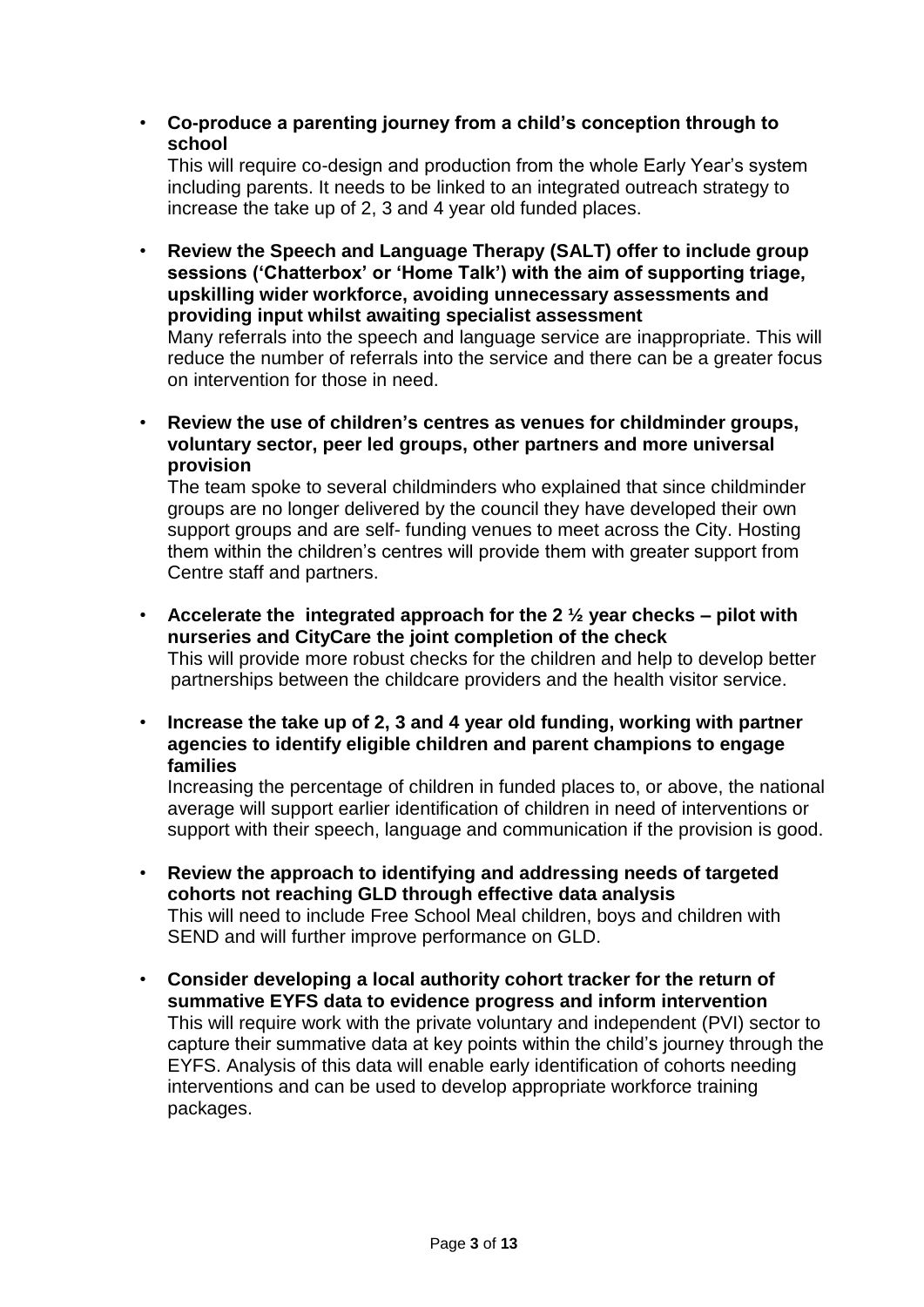• **Ensure that speech, language and communication needs inform Integrated Care System (ICS) long term planning to improve children's outcomes and reduce inequalities** 

The ICS implementation plan for the NHS Long Term Plan currently includes priorities around childhood obesity. Influencing the plan to include Early Years development will establish a shared ambition and action plan going forward.

- **Creation of moderation hubs across the city** These would provide support to schools and the PVI providers to ensure that children are being effectively supported for their attainment throughout the EYFS.
- **Use the documents that were provided for this peer challenge as the basis for a resource for your own workforce** With 100 plus documents now available on the Knowledge Hub you have an excellent resource to support your continued journey of improvement and change.

## **3. Summary of the peer challenge approach**

Independent external evaluation and feedback from the sector has endorsed peer challenge as an approach that promotes learning from a sector-led improvement perspective. All local authorities and their partners are constantly striving to improve outcomes for children but an external and independent view can help to accelerate or consolidate progress.

On the 12th December 2017, the Department for Education (DfE) launched *Unlocking Talent, Fulfilling Potential: A plan for improving social mobility through education*. A key strand within the DfE social mobility action plan is a focus on sector led improvement across Early Years provision, driven through peer challenge and support.

The DfE has worked with the Local Government Association (LGA) and the Early Intervention Foundation (EIF) to develop this sector led improvement offer.

The peer challenge team was sourced specifically to address the four primary areas of focus highlighted by Nottingham City Council. The team consisted of senior colleagues with significant experience of leading and managing Early Years services within local government, health and education, supported by an experienced LGA challenge manager.

#### **The peer team**

Peer challenges are delivered by experienced officer peers. Peers were selected on the basis of their relevant experience and expertise and their participation was agreed with you. The peers who delivered the peer challenge were:

• **Dr Andrew Furber**, Lead Peer and Centre Director, Public Health England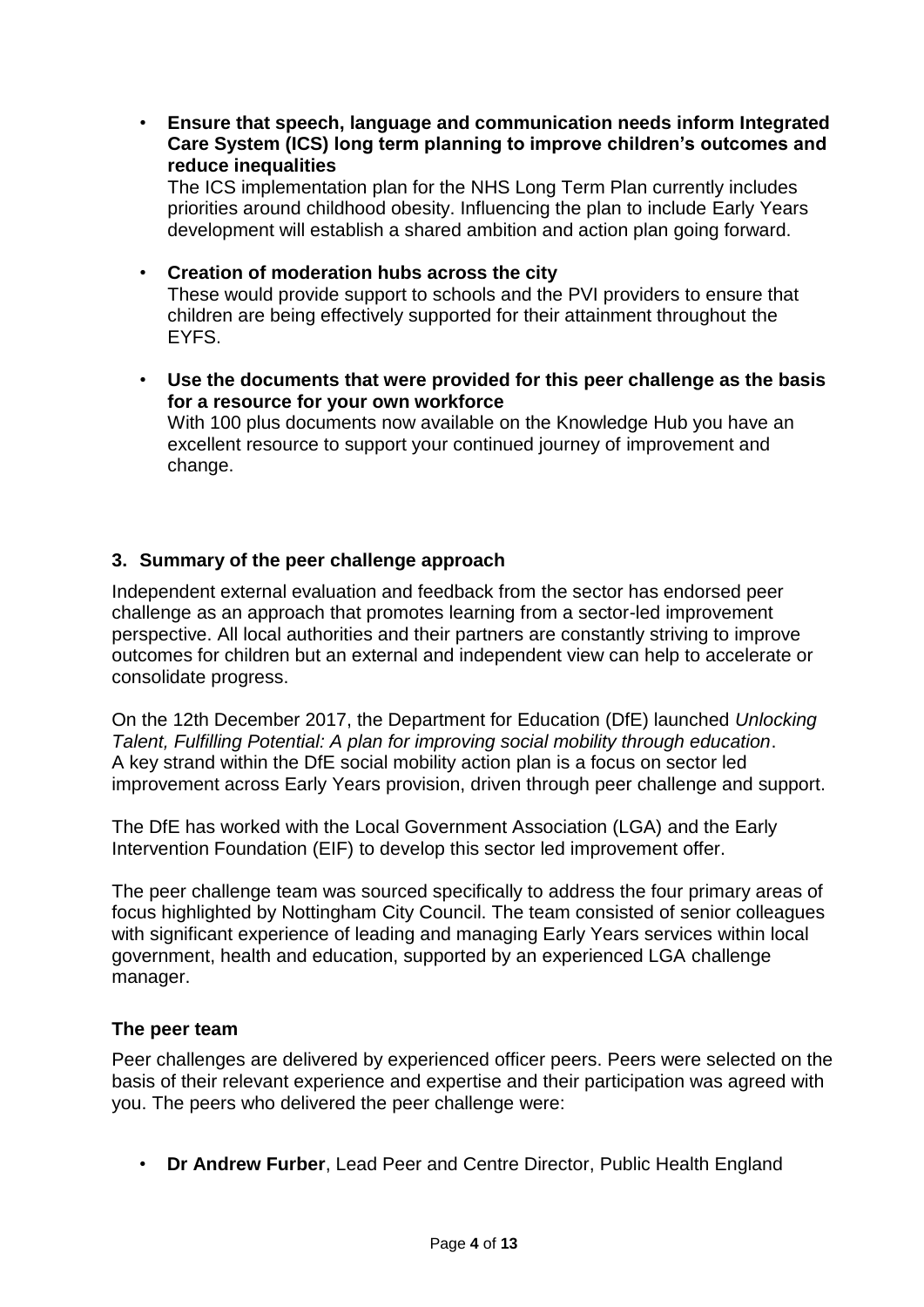- **Carol Fenlon**, Head of Service, Early Years, Wirral
- **Nicola Brownjohn**, Independent Health Consultant
- **Stacey Henderson**, Early Years Advisory Teacher, Wolverhampton
- **Wendy Meredith**, Independent Public Health Consultant and Associate with the Early Intervention Foundation
- **Liz Hodgman**, Peer Challenge Manager, LGA

#### **The process**

The peer team prepared by reviewing a range of documents and information in order to ensure they were familiar with the Council and the challenges it is facing. The team then spent 4 days onsite at Nottingham City Council, during which they:

- Spoke to more than 168 people including a range of council staff together with councillors and external partners and stakeholders.
- Gathered information and views from more than 32 meetings, visits to key sites in the area and additional research and reading.
- Collectively spent more than 225 hours to determine their findings the equivalent of one person spending more than 6 weeks in Nottingham City.

This report provides a summary of the peer team's findings. It builds on the feedback presentation provided by the peer team at the end of their on-site visit. By its nature, the peer challenge is a snapshot in time. We appreciate that some of the feedback may be about things you are already addressing and progressing.

#### **4. Scope and Focus**

You identified four primary areas of focus for the peer challenge that were agreed at the beginning of the scoping process and through the self-assessment using the Early Years, Speech, Language and Communication Maturity Matrix:

Do senior leaders and frontline staff clearly understand the pathways of support available to improve speech, language and communication? And are they implemented across all services?**(Pathways)**

How effective are we in commissioning services for improving speech and language outcomes, effectively targeting resources to our families with the greatest need? **(Commissioning)**

Is there a clear early years offer, incorporating parent/carer and child voice, to support all children, including disadvantaged families, to be school ready? And is it widely communicated to the wider workforce? **(School Readiness)**

How are we sharing good practice, learning and resources across the Early Years system so all children benefit from 'Best start'? **(Sharing Good Practice)**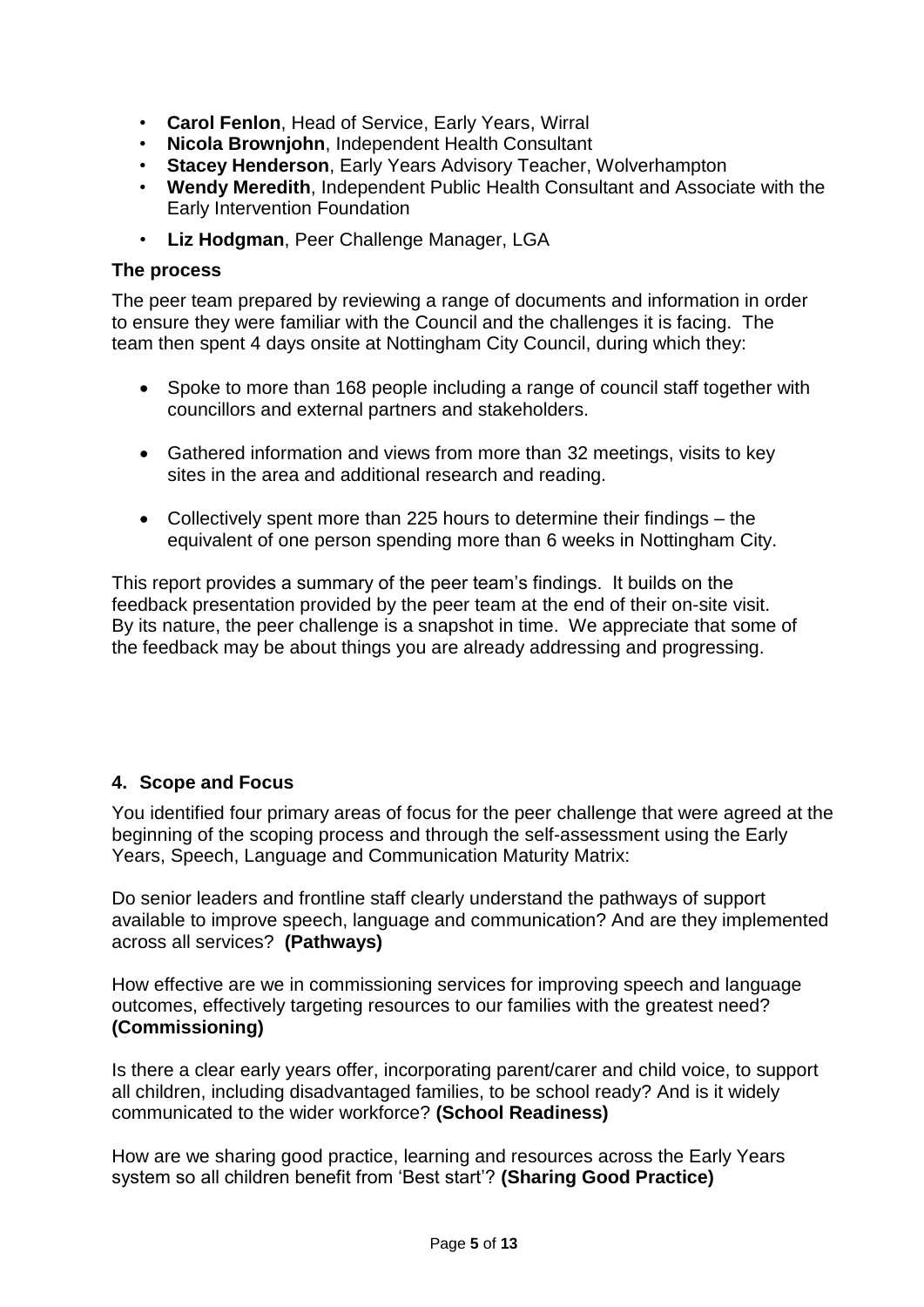## **5. Main Findings**

*.* 

**KLOE 1.** Do senior leaders and frontline staff clearly understand the pathways of support available to improve speech, language and communication? And are they implemented across all services?**(Pathways)**

There is a clear and strong commitment from the leadership at all levels within Nottingham, political, managerial and staff, to improve outcomes for children aged 0-5 years within the City.

There is a clear acknowledgement of the need for a city-wide speech, language and communication strategy that supports the workforce and is accessible to parents and carers. This was identified in the self-assessment and through the completion of the maturity matrix. The Small Steps, Big Changes 0-4 Communication Language Journey provides a visual tool for practitioners to share with parents and this needs to be extended across the whole of the City.

Professionals and providers commented on the quality of support from the autism team and the pathway is clear and well received and understood. The peer team felt that the 'Routes to Inclusion' system will provide clarity on pathways of support when rolled out to all Early Years settings.

The work of a speech and language therapist within the youth justice system provides a broader pathway to support early year's language development. Many of these young offenders have been identified as having poor language and literacy skills. By providing support to them at this stage they will be better equipped when they become parents themselves.

You have mapped Care Delivery Groups (CDGs) onto the new Primary Care Network (PCN) footprints and ensured that all GPs have links to multidisciplinary teams. Relationships have been established with the PCN clinical directors as well as city wide primary care clinical leadership.

The appointment of a Designated Safeguarding Lead (DSL), assigned to the Early Years Team, was highlighted positively by both the EY's team and childcare practitioners in the support of early identification of vulnerable children, referrals to Local Authority Designated Officer (LADO), improved workforce awareness of safeguarding procedures and appropriate signposting to other agencies.

There is currently a review underway of the parenting programmes that are being delivered across the City. This will enable a robust evaluation of the effectiveness of programmes and enable commissioning to be concentrated on programmes with best evidence base and decommissioning of less effective programmes.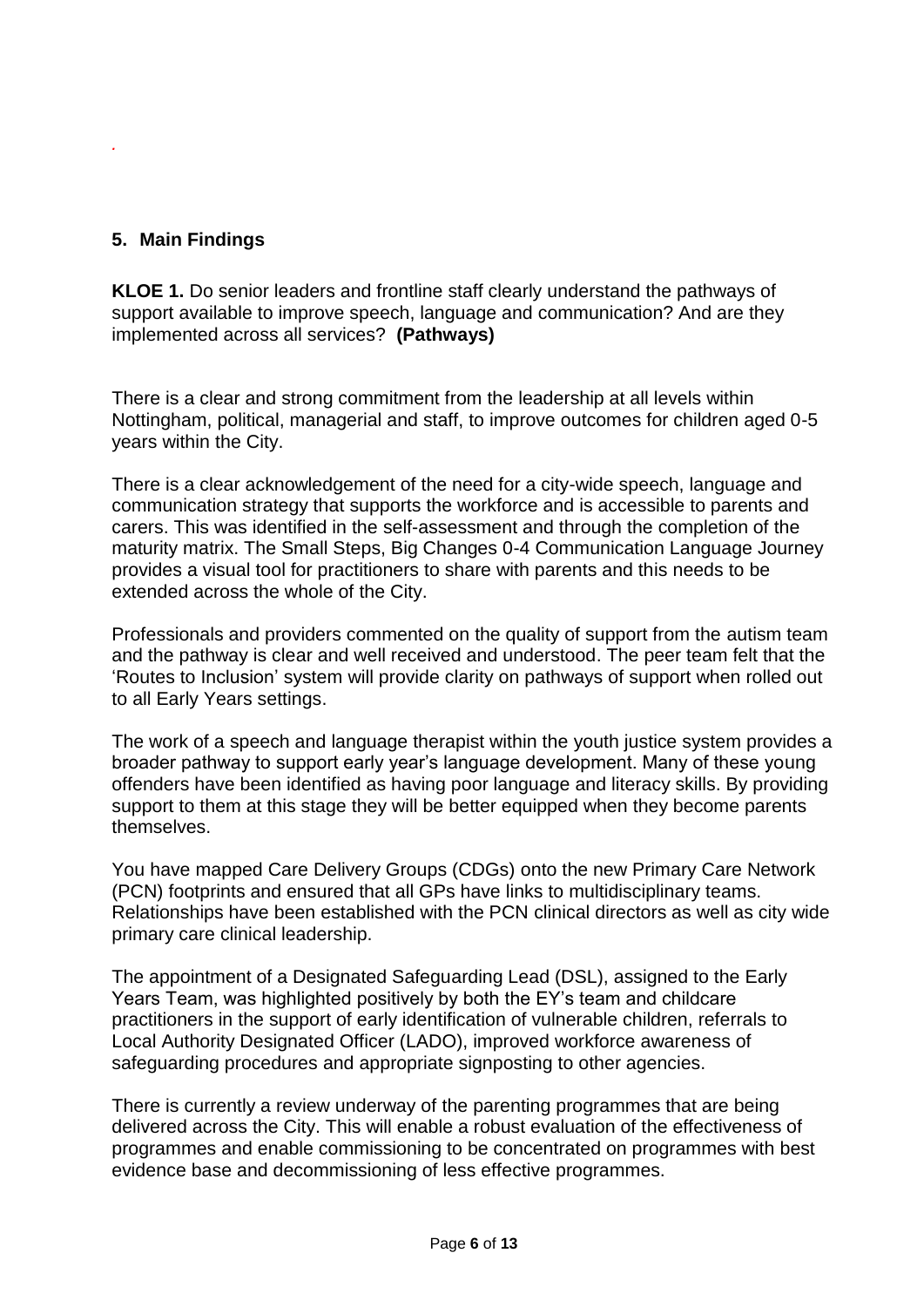Midwives are developing pilots for the continuity of care in Small Steps Big Changes wards. This presents an opportunity to strengthen delivery and improve outcomes through different initiatives working in harmony.

Action - The Early Years sector would benefit from greater clarity of the whole offer from children's centres, including the speech and language development programmes. There have been significant changes to the delivery model for the children's centres over the last few years and the Small Steps, Big Change areas providing an enhanced offer to their ward areas has added some confusion to practitioners as to what is available and where.

Integration of services has progressed well within the Council and at provider level. Now would seem a good time to consider joint commissioning arrangements with the CCG in the context of the current changes within the NHS.The next phase of development of integrated commissioning and delivery of services in the city needs to be guided by a clear vision/ambition.

Action - Developing a system wide early years strategy in collaboration with partners and parents will ensure a multi- agency response to planning and delivery of early year's services, including speech, language and communication. This will need to be supported with a shared outcome framework and data dashboard that includes data from all agencies within the early years system. This will ensure a greater collective responsibility for outcomes.

Action - The parents' journey was not always visible or clear and parents and practitioners were not always able to articulate the stages from maternity to starting school. Developing a parenting journey as part of the early years strategy will involve a multi-agency approach to identify the key steps on the journey. Wirral and Cheshire East have examples of Parent Pathways. The Small Steps, Big Changes 0-4 Communication Language Journey is a good visual aide for professionals to use with parents, however this is only being used within the SSBC areas and it would be a useful tool to share city wide.

Action - There are two versions of the Personal Child Health Record (Red Books) for the city and county and this does present some challenges for the midwives and health visitors. Parents commented there were missed opportunities to enhance parents' knowledge of child development as professionals were inconsistent in the engagement of references in this resource, therefore review content and purpose of the Red Book with CityCare

The children would benefit from better transition arrangements between the PVIs and schools. This could be enhanced with some joint training events as currently there are two different training manuals for the sector.

KLOE 2 - How effective are we in commissioning services for improving speech and language outcomes, effectively targeting resources to our families with the greatest need? **(Commissioning)**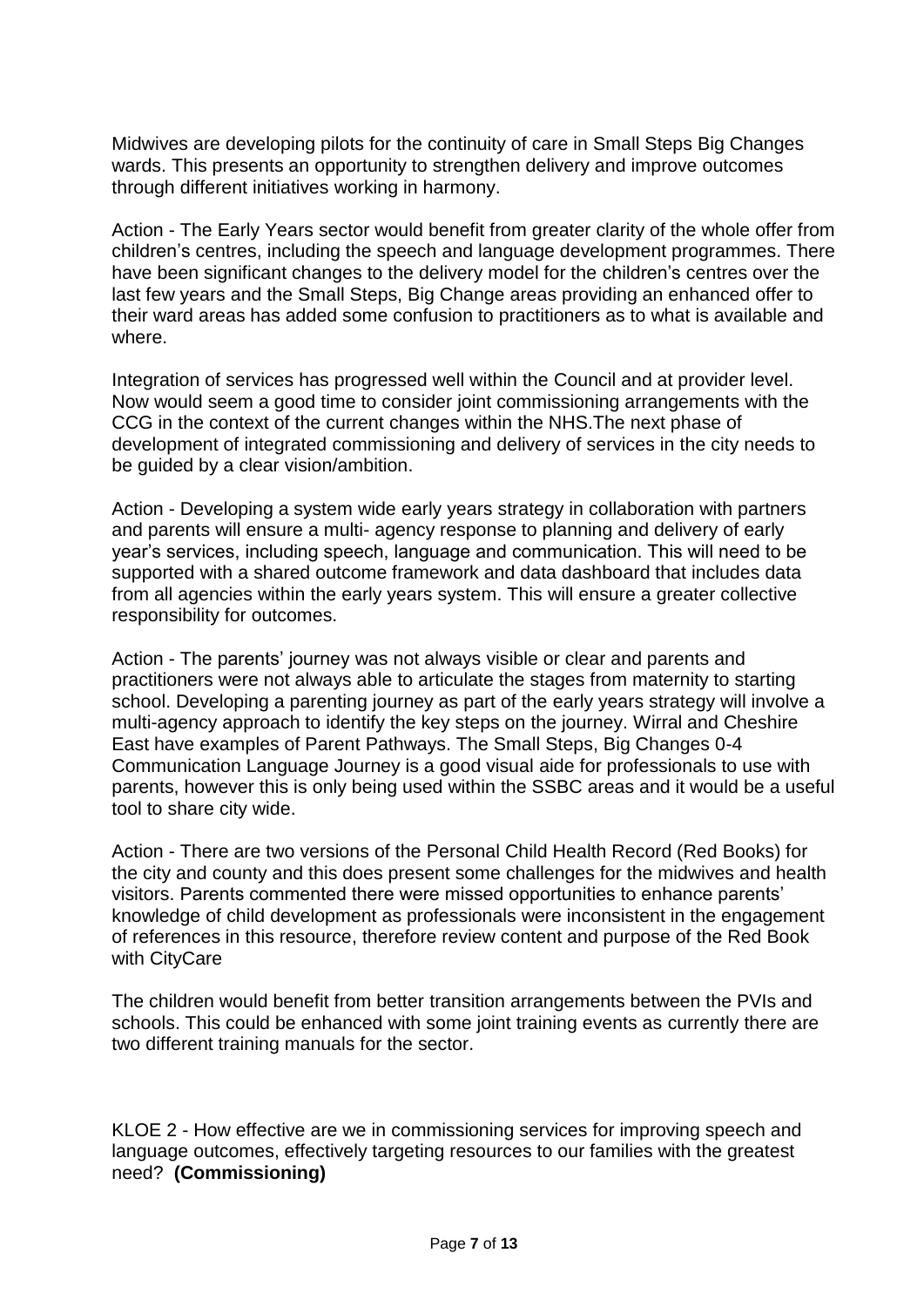Partners across Nottingham clearly recognise the need to treat local early years services and assets as part of a joined-up system and have developed a set of partnership governance arrangements to drive this forward.

The recommissioning of the 0-19 service in 2018 which has been co-produced with the provider trust – Nottingham City Care - provides a strong foundation upon which to build, with work underway to integrate early education pathways with assessments and targeted interventions set out in the Healthy Child Programme.

The model of 0-19 services in Nottingham recognises the importance of so-called "wider determinants of health" on a child's development and has designed in addition support to families for issues such as housing and employment.

Nottingham City Council is developing an Integrated Care Partnership with the NHS which will be led by the Chief Executive of the Council. This arrangement should provide an opportunity for further joint commissioning arrangements to drive better outcomes for children particularly in relation to maternity services, perinatal mental and speech and language therapy.

The Literacy Hubs, which are being delivered by the National Literacy Trust, are operating well in SSBC areas. This is as a result of effective governance and community engagement.

Action - The peer challenge team noted that the city was in the process of developing an early years outcomes framework. An early years outcomes framework which explicitly references speech, language and communication, designed around the priorities in the early years strategy and embedded across the wider partnership, is needed to ensure the continuous improvement of commissioned services.

Action - The Council clearly recognises that speech and language is an essential building block for a range of cognitive and emotional skills. The team heard about difficulties with access times for specialist support and the appropriateness of referrals. Commissioners are also considering the need to introduce additional support into these referral pathways. There is an opportunity therefore, to review the model of speech and language support provided and the commissioning arrangements for SALT as part of the integrated early years model which is under development.

Action - Areas for consideration include the sensitivity of the Ages and Stages Questionnaire 3 (ASQ-3) assessment in detecting children who may need additional support and for children with a "grey" or "black" scores. The systematic use of an additional tool such as a Wellcomm assessment could be used to ensure that the children with the highest levels of need are referred to specialist services. This could also free up speech and language therapists to provide more training for front line staff in settings, depending on the capacity in the service. The team were not in a position to form an opinion on speech and language therapy capacity.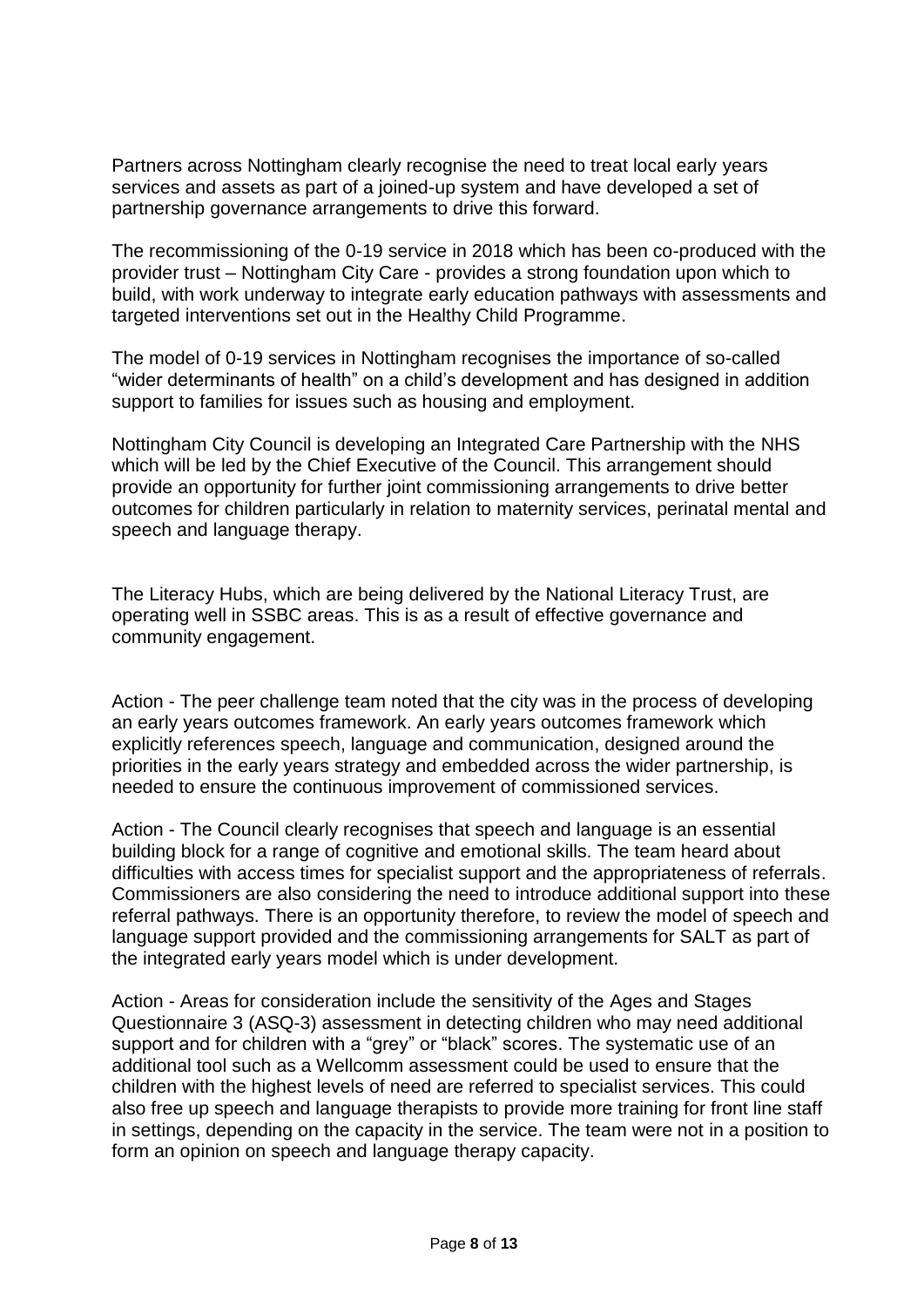Action - The new strategies and pathways need to ensure more timely interventions for children through a more flexible approach. Key to this is the upskilling of the Children Centre workforce in speech, language and communication. For example, a speech and language therapist delivering 'Chatterbox' sessions in a children's centre with support from the centre team. These sessions would enable early triage of children, reduce the number of inappropriate referrals received by the service, and provide parents and practitioners with simple interventions whilst waiting a more formal assessment. Centre staff would be able to develop their knowledge and skills by working directly alongside the speech and language therapist.

**KLOE 3 -** Is there a clear early years offer, incorporating parent/carer and child voice, to support all children, including disadvantaged families, to be school ready? And is it widely communicated to the wider workforce? **(School Readiness)**

The passion and commitment of the Council's Early Years team to school readiness and providing support across settings was shared by many providers through focus meetings and telephone calls. One practitioner said they 'go the extra mile'. This was also evident within the City Care team and the work they are delivering in partnership with the Council's early years team.

There is a clear recognition of the hard work that is put in to maintain the high (97%) percentage of 'Good' and 'Outstanding' early years provision across the Nottingham. The early years PVI workforce also value the support they receive from the early years team and how they tailor this to meet the individual needs of the provision, for example through the annual visits. Support is provided by the early years team on wider issues, for example funding, implementing the 30 hours and SEND support.

The delivery of the Dolly Parton Imagination Library (DPIL) has now been increased to other areas outside of the SSBC wards. The funding of this programme is innovative and the Council have identified that the gifting of books alone will not be a robust intervention. The role modelling of sharing books and the engagement of staff is supporting this programme along with the DPIL champions. Providing regular forums for the champions to share good practice will ensure the learning from the programme is shared wider.

The SEND strategy has been co-produced with parents and the team are rightly proud of their work and inclusive approach. Particular recognition was given to the autism team who provide support in schools, home and PVI settings. The retention of dedicated time of early years Educational Psychologists was also welcomed by the sector.

The Council's 'ASKLiON' website provides helpful information, is easily accessible to parents and is well signposted to around the city. There is good use of role modelling engagement with children across the city to support the development of the Home Learning Environment and the city's communication campaign 'Big Little Moments' is one example.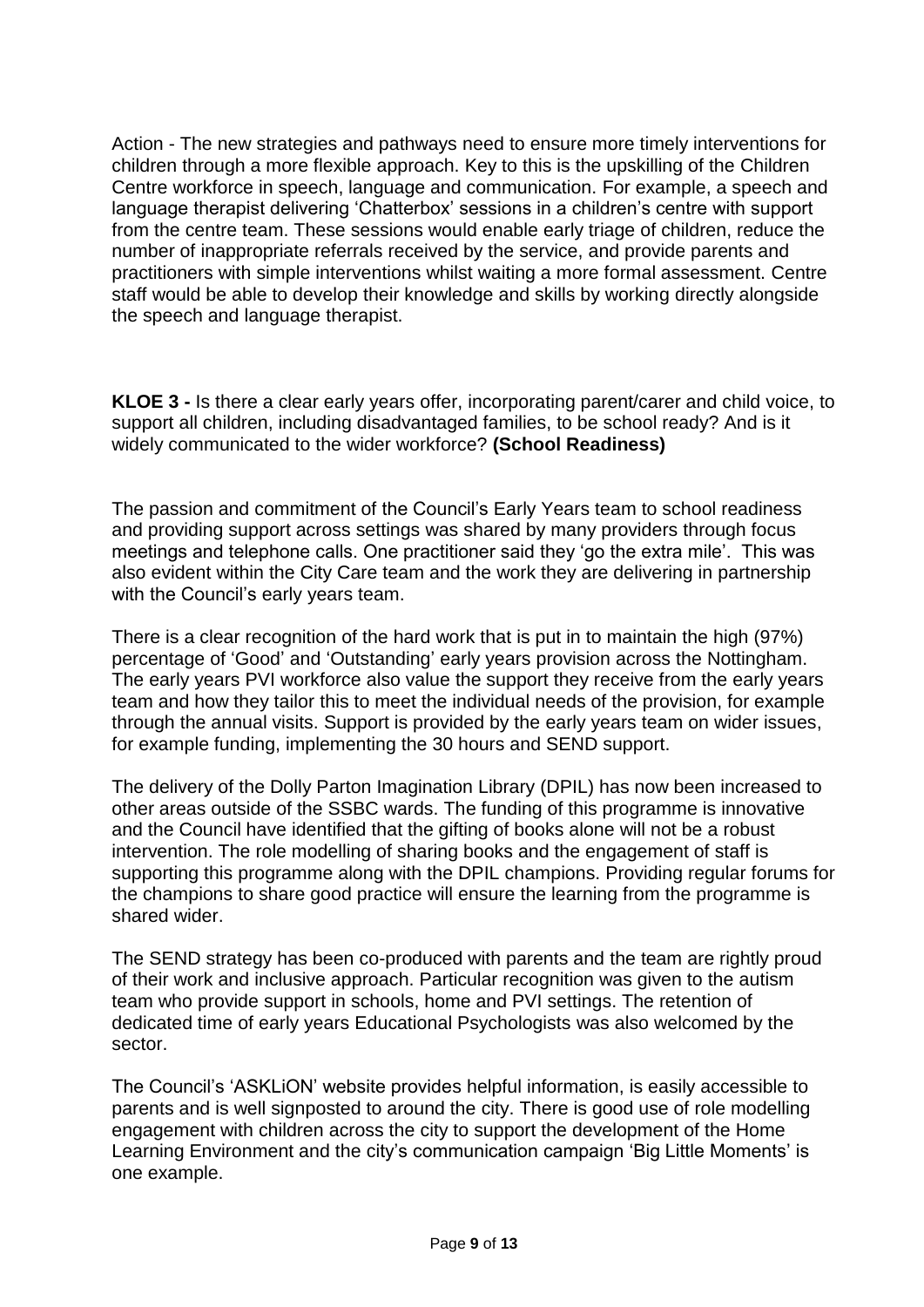The city is very diverse and families speak a variety of languages. This does provide challenges to the early years workforce, however the peer team observed some excellent practice in both a private and school based nursery class. The use of musical interaction workshops repeated twice a week was supporting children who had little or no English to learn simple vocabulary and develop their language skills through songs and activities.

There is exemplary work within SSBC to empower parents in communities to take on leadership roles and effect change. The peer team were informed of the SSBC governance links with the community parent ambassadors "Parents Obsession Group" (POG), who on being informed of public health statistics for one SSBC area felt empowered to deliver key child development initiatives. For example one parent highlighted that after reviewing the statistics of tooth extractions in one SSBC area and coupled with the knowledge that around 52% of children were without a toothbrush, how the "Parent Ambassadors" embarked on "Tooth Fairy" training across the community to improve tooth brushing practices.

Action - The peer team observed some excellent examples of childcare providers using the Early Years Pupil Premium to good effect. For example, employing additional staff to provide one to one and small group work to enhance the children's speech, language and communication. Adding additional case studies of this use to the online resource library would share the good practice.

The uptake of 2, 3 and 4 year old funded childcare is below the national average. In order to increase uptake, consideration should be given to using a multi-agency outreach approach to engage families. The use of parent champions for parental engagement has been used successfully around the country.

Action - The delivery of 3  $\frac{1}{2}$  year school readiness reviews are a positive move, however it could be enhanced through inclusion of a language development tool, for example WellComm, and linking to the new speech, language and communication pathway and strategy.

Action - The 2019 Good Level of Development (GLD) data has dropped slightly following a recent upwards trend. The boys levels have dipped and this has resulted in the widening the achievement gap further with the girls. This provides an opportunity for the city to review the approach to narrowing the gap and an opportunity to review the curriculum offer. Providing training to practitioners on working with boys would be a useful intervention. There needs to be a systematic approach to identifying and addressing the needs of those children not reaching GLD.

Action - Childcare providers outside of SSBC areas expressed that they were unclear of children's centre school readiness offer to signpost families to.

Action - The Talking Twos programme was ceased when new programmes were introduced. The staff within early years provision who had undertaken the training and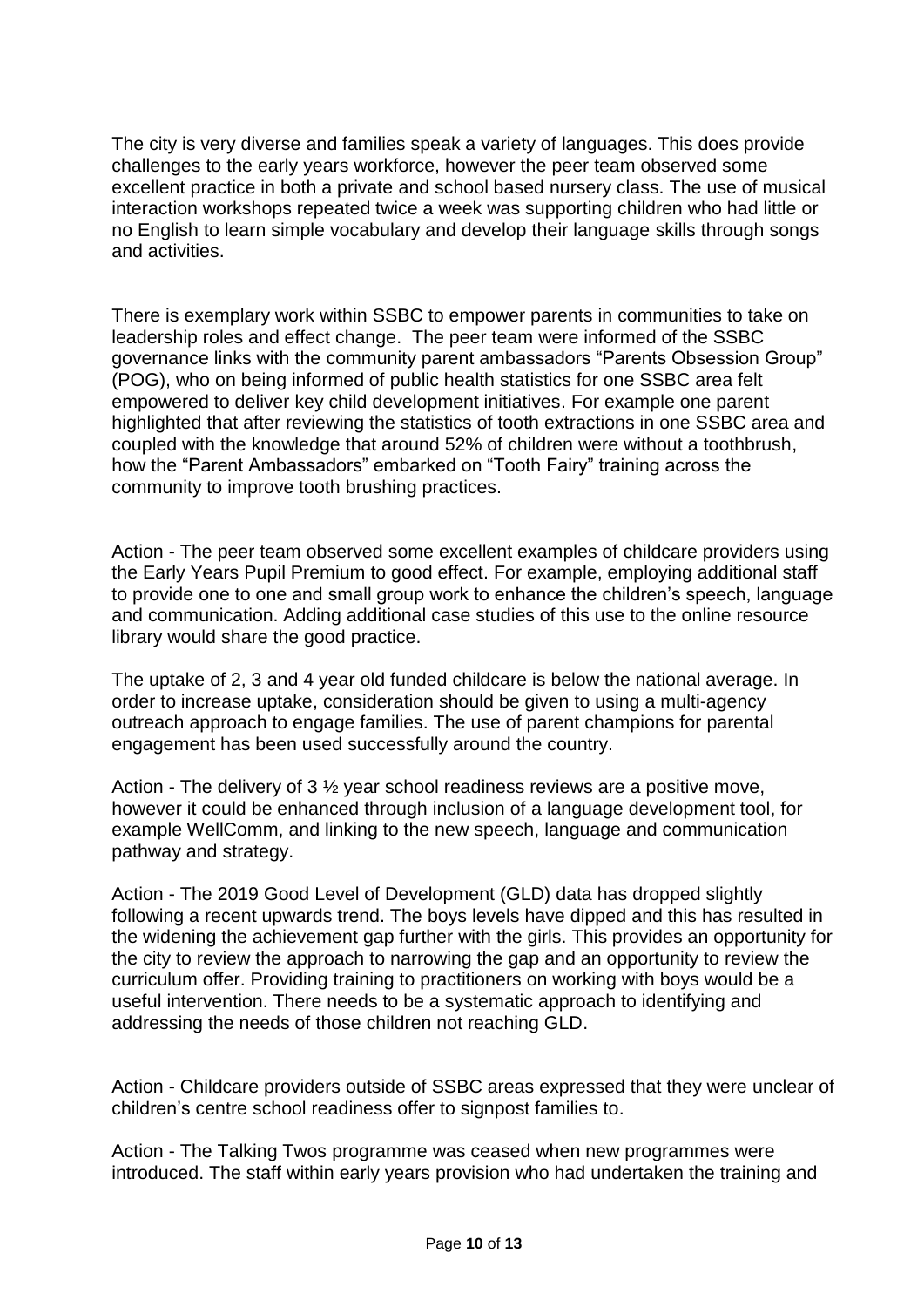successfully delivered the programme expressed that they are now unable to deliver it as the e-resources are no longer available. Consideration needs to be given in how staff are taken on the journey of change when new programmes are introduced and others are withdrawn.

Action - Childcare providers, inclusive of childminders, reported that their links with the health visiting teams were not as strong as in previous times. They added that in some instances it has brought about delay in the referral pathways for children needing SALT support, due to the requirement for health visitor sign off. Consideration in having a named health visitor for a number of providers, as a point of contact, would provide an opportunity for improved relationships and further enhance robust pathways, not only for Speech, Language and Communication Needs (SLCN) but also for the integrated 2 year check model.

There is an 'Integrated Review at 2 Years' document produced in partnership with CityCare. However, the checks are being carried out independently and the pathway is more a description of how this information is then shared between the heatlh visitors and childcare providers rather than an integrated process.. There is an opportunity to make this more integrated between the health visitors and the childcare providers with the piloting of some joint checks. This would provide more robust checks and help to develop links between providers and the health visiting team.

Currently the early years team produce separate training brochures and deliver separate training for PVIs and schools. There is a real opportunity to bring the two sectors together and deliver joint training and this will improve transition for the children through the greater integration of services. Some practitioners highlighted that the cost of training was a barrier to attendance. There are opportunities for the city to reduce costs using a 'grow your own trainer' model, utilising the skills and knowledge within the workforce.

Action - There needs to be a consistency of assessment terminology between settings (children centres and PVIs). It is recommended that the DfE terminology of emerging, expected and exceeding is used. Although there has been significant staff training on moderation, a 'churn' in the workforce has resulted in concerns that children may not be being judged consistently in the right category. Cross-setting moderation, including schools and PVIs, and the introduction of moderation hubs would help to ensure a more consistent approach across the whole of the EYFS and support early identification of children less likely to achieve their GLD.

Action - The Council have had a significantly high number of new Councillors following the most recent elections. Providing opportunities for new Councillors to shadow/visit exemplary practice within the city would ensure that the focus on early years remains a priority. This could be further supported by providing the opportunity for Scrutiny to look at relevant cross cutting issues such as school readiness.

It is important that the Council and partners regularly review the balance of being realistic in their expectations and being aspirational for their outcomes for children across the SSBC and the city as a whole.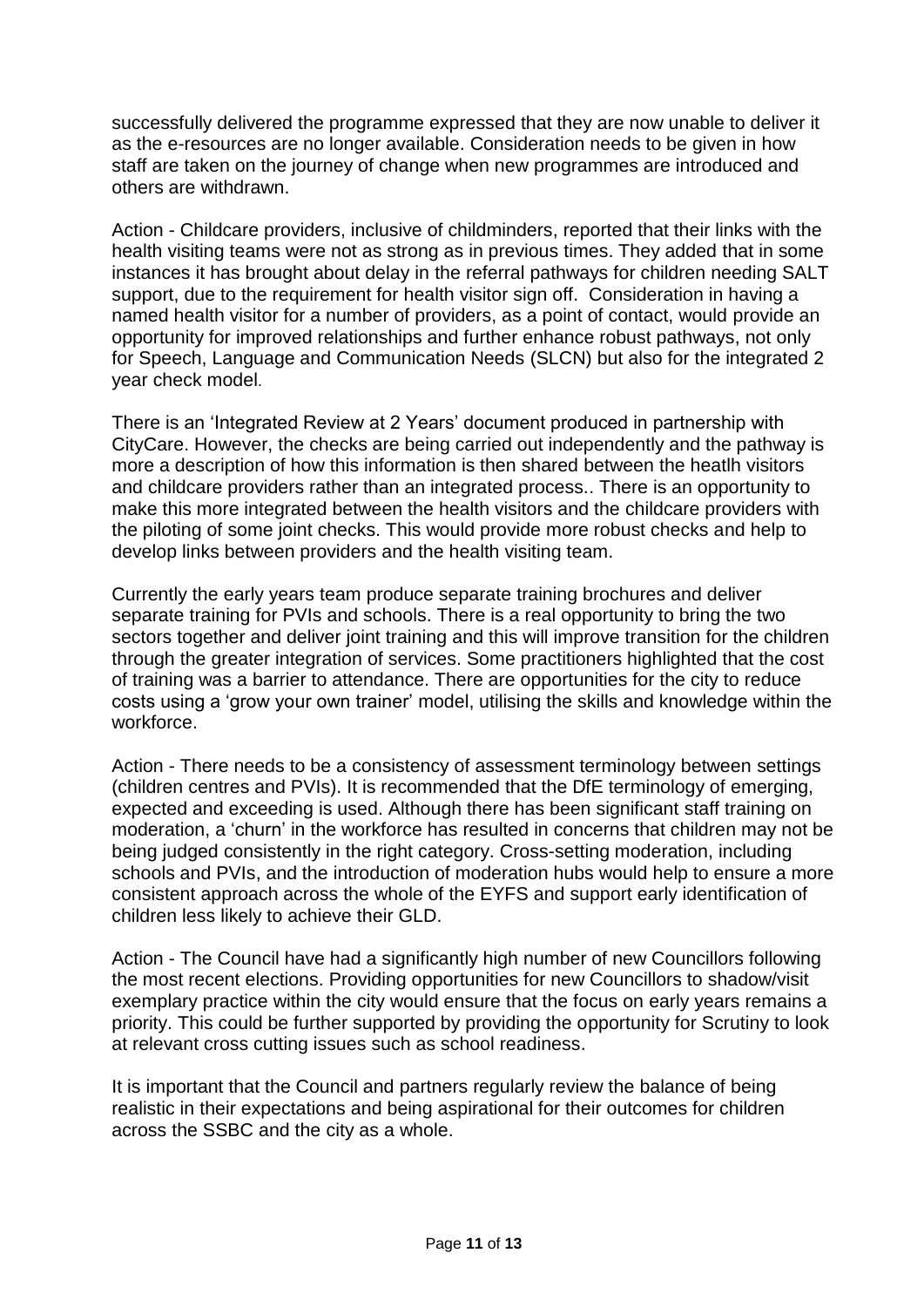**KLOE 4** How are we sharing good practice, learning and resources across the Early Years system so all children benefit from 'Best start'? **(Sharing Good Practice)**

There is good partnership work with both universities in Nottingham, for example through the evaluation of programmes. They are a real asset to the City.

The use of parent champions and parent ambassadors within SSBC wards are effective in sharing information with local families, particularly those that are 'hard to reach'. The family mentors are greatly valued by families, one saying, 'they're on your doorstep when you need them' and another 'the skills we learn from the family mentors are building our children's independence**'.**

The Early Years team run a range of support networks for practitioners and these are valued. For example the Special Educational Needs Co-ordinator (SENCO) network for PVIs.

The proposed quarterly forums for Dolly Parton Imagination Library champions will enable the sharing of good and innovative practice across the SSBC and the extended area.

Nottingham has a high literacy profile. This includes the books and benches which can be found in public areas to ensure 'every moment counts'. The libraries extended work, the UNESCO City of Literature and the National Literacy Trust partnership.

The model of distributed leadership for early years is strong and this is evidenced in the recent appointment of Cllr Chantal Lee as the lead for Child-Friendly Nottingham. She is keen to build on the Books and Benches initiative.

SSBC is doing some great work around parental engagement. The Big Little Moments campaign enabled integration particularly with health visitors and support programmes such as FRED (Fathers Reading Every Day).

The library service are working with HMP Nottingham to promote reading and especially with fathers. This innovative piece of work engages fathers in reading books with their young children whilst they are in prison. Recordings are made of fathers reading books which can be taken home by their children to listen to in their absence.

The city has a strategy of developing its own workforce to deliver training to the sector. This helps to reduce the cost of providing training and increases engagement with the providers. This 'grow your own' model could be extended to the wider sector. Senior practitioners within the PVI providers have lots of experience and knowledge to share. Consideration also needs to be given to how good practice can be shared between the PVIs and schools. With some children starting school well below age related, school staff would benefit from the knowledge and experience from nursery and pre-school staff. School staff would also be able to share their expectations of school readiness. Developing opportunities for peer to peer observation will also promote good professional practice and support a more integrated workforce. A workforce analysis and training needs assessment outside of the four SSBC areas may provide a potential opportunity to rationalise the training offer further.